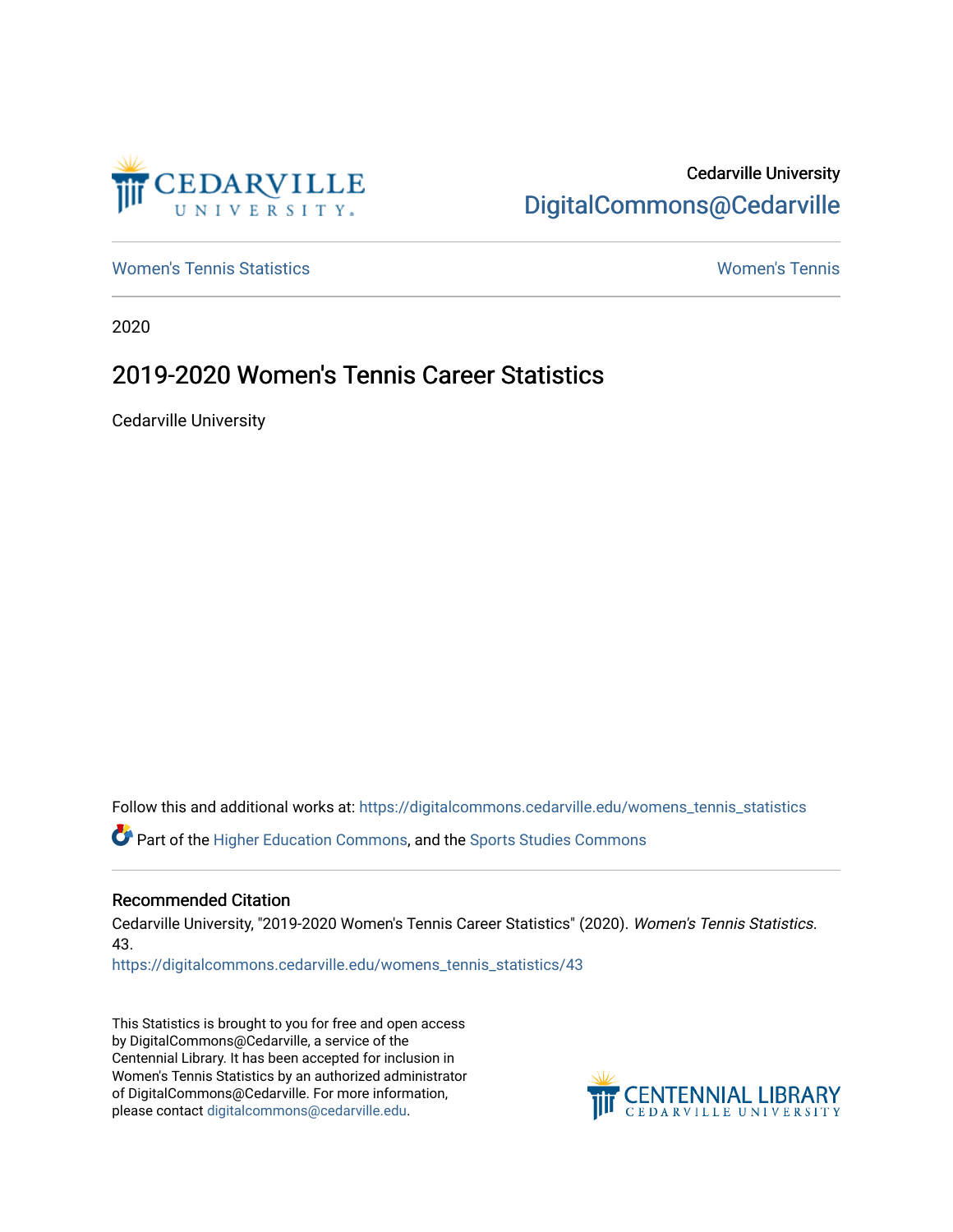# 2019-20 Women's Tennis Career statistics 2019-20 Women's Tennis -- Career statistics https://cedarville\_ftp.sidearmsports.com/custompages/stats1920/WTE/t...<br>2019-20 Women's Tennis<br>Careor statistics

### English, Janelle

|                | 2019-20 Women's Tennis | <b>Career statistics</b>                                                                                                                                             |                          |                |                          |                         |             |             |  |  |  |
|----------------|------------------------|----------------------------------------------------------------------------------------------------------------------------------------------------------------------|--------------------------|----------------|--------------------------|-------------------------|-------------|-------------|--|--|--|
|                |                        | English, Janelle<br>English, Liana<br>Evans, Abbie<br><b>Gallogly, Meghan</b><br>Hardwick, Halie<br><b>Hollis, Lauren</b><br>Spry, Jessica<br><b>Triplett, Faith</b> |                          |                |                          |                         |             |             |  |  |  |
|                |                        | English, Janelle                                                                                                                                                     |                          |                |                          |                         |             |             |  |  |  |
| <b>SINGLES</b> | <b>Record</b>          | 1                                                                                                                                                                    | $\mathbf{2}$             | $\mathbf{3}$   | 4                        | $\overline{\mathbf{5}}$ | 6           | <b>Tour</b> |  |  |  |
| 2016-17        | $17-3$                 | $2 - 0$                                                                                                                                                              | $6 - 1$                  | $5-2$          | $\hspace{0.05cm} \ldots$ | $4 - 0$                 | ---         |             |  |  |  |
| 2017-18        | $6 - 4$                | $\overline{a}$                                                                                                                                                       | $\hspace{0.05cm} \ldots$ | $1 - 1$        | $5-3$                    | ---                     |             |             |  |  |  |
| 2018-19        | $11 - 6$               | $2 - 0$                                                                                                                                                              | $9-6$                    | ---            |                          |                         |             |             |  |  |  |
| 2019-20        | $7 - 2$                | $1-0$                                                                                                                                                                | $3-0$                    | $3 - 2$        | ---                      | ---                     |             |             |  |  |  |
| <b>Totals</b>  | $41 - 15$              | $5-0$                                                                                                                                                                | $18 - 7$                 | $9-5$          | $5-3$                    | $4 - 0$                 | $--$        |             |  |  |  |
|                | <b>DOUBLES</b>         | <b>Record</b>                                                                                                                                                        | 1                        | $\overline{2}$ |                          | 3                       | <b>Tour</b> |             |  |  |  |
| 2016-17        |                        | $14-6$                                                                                                                                                               | $1 - 1$                  | $8 - 2$        |                          | $5-3$                   |             |             |  |  |  |
| 2017-18        |                        | $7 - 4$                                                                                                                                                              | $1 - 1$                  | $6 - 3$        |                          |                         |             |             |  |  |  |
| 2018-19        |                        | $9 - 8$                                                                                                                                                              | $1 - 1$                  | $8 - 7$        |                          | ---                     | ---         |             |  |  |  |
| 2019-20        |                        | $6 - 3$                                                                                                                                                              | $\overline{\phantom{a}}$ | $6 - 3$        |                          | $---$                   | ---         |             |  |  |  |
| <b>Totals</b>  |                        | $36 - 21$                                                                                                                                                            | $3-3$                    | $28 - 15$      |                          | $5-3$                   | ---         |             |  |  |  |
|                |                        |                                                                                                                                                                      |                          |                |                          |                         |             |             |  |  |  |
|                |                        | English, Liana                                                                                                                                                       |                          |                |                          |                         |             |             |  |  |  |
| <b>SINGLES</b> | <b>Record</b>          | 1                                                                                                                                                                    | $\overline{2}$           | 3              | 4                        | 5                       | 6           | <b>Tour</b> |  |  |  |
| 2017-18        | $8 - 8$                | $8 - 8$                                                                                                                                                              |                          |                |                          |                         |             |             |  |  |  |
| 2018-19        | $10 - 8$               | $10 - 8$                                                                                                                                                             |                          |                |                          |                         |             |             |  |  |  |
| 2019-20        | $5-4$                  | $1 - 2$                                                                                                                                                              | $2 - 2$                  | $2 - 0$        |                          |                         |             |             |  |  |  |
| <b>Totals</b>  | 23-20                  | 19-18                                                                                                                                                                | $2 - 2$                  | $2 - 0$        |                          |                         |             |             |  |  |  |
|                | <b>DOUBLES</b>         | <b>Record</b>                                                                                                                                                        | 1                        |                | $\overline{\mathbf{2}}$  | $\mathbf{3}$            | <b>Tour</b> |             |  |  |  |
|                |                        |                                                                                                                                                                      |                          |                |                          |                         |             |             |  |  |  |

## English, Liana

| Totals         | $41 - 15$      |                | 5-0 18-7 9-5 5-3                          | $4-0$                                              |                |             |  |                     |
|----------------|----------------|----------------|-------------------------------------------|----------------------------------------------------|----------------|-------------|--|---------------------|
|                | <b>DOUBLES</b> | <b>Record</b>  | $\overline{\mathbf{2}}$<br>$\blacksquare$ | 3                                                  | <b>Tour</b>    |             |  |                     |
|                | 2016-17        | $14-6$         | $1 - 1$<br>$8 - 2$                        | $5-3$                                              | ---            |             |  |                     |
|                | 2017-18        | $7 - 4$        | $1 - 1$<br>$6 - 3$                        | $\overline{a}$                                     |                |             |  |                     |
|                | 2018-19        | $9-8$          | $1 - 1$<br>$8 - 7$                        | ---                                                |                |             |  |                     |
|                | 2019-20        | $6 - 3$        | $6 - 3$<br>$\overline{\phantom{a}}$       | ---                                                |                |             |  |                     |
|                | <b>Totals</b>  | $36 - 21$      | $3 - 3$<br>28-15                          | $5-3$                                              | ---            |             |  |                     |
|                |                |                |                                           |                                                    |                |             |  |                     |
|                |                |                |                                           |                                                    |                |             |  |                     |
|                |                |                |                                           |                                                    |                |             |  |                     |
|                |                |                | English, Liana                            |                                                    |                |             |  |                     |
| <b>SINGLES</b> | <b>Record</b>  | $\overline{1}$ | $\overline{2}$<br>$\mathbf{3}$            | $\overline{\mathbf{4}}$<br>$\overline{\mathbf{5}}$ | $6\phantom{a}$ | <b>Tour</b> |  |                     |
| 2017-18        | $8 - 8$        | $8 - 8$        |                                           |                                                    |                |             |  |                     |
| 2018-19        | $10 - 8$       | $10 - 8$       | ---                                       |                                                    |                |             |  |                     |
| 2019-20        | $5-4$          | $1 - 2$        | $2 - 2$<br>$2 - 0$                        |                                                    |                |             |  |                     |
| <b>Totals</b>  | 23-20          | $19 - 18$      | $2 - 2$<br>$2 - 0$                        |                                                    |                |             |  |                     |
|                | <b>DOUBLES</b> | <b>Record</b>  | $\overline{1}$                            | $\overline{\mathbf{2}}$<br>$\mathbf{3}$            | <b>Tour</b>    |             |  |                     |
|                | 2017-18        | $6 - 11$       | $6 - 11$                                  | ---                                                |                |             |  |                     |
|                | 2018-19        | $12 - 8$       | $12 - 8$                                  | ---                                                |                |             |  |                     |
|                | 2019-20        | $4 - 5$        | $4 - 5$                                   | ---                                                |                |             |  |                     |
|                | <b>Totals</b>  | 22-24          | 22-24                                     |                                                    |                |             |  |                     |
|                |                |                |                                           |                                                    |                |             |  |                     |
|                |                |                |                                           |                                                    |                |             |  |                     |
|                |                |                |                                           |                                                    |                |             |  |                     |
|                |                |                |                                           |                                                    |                |             |  | $8/3/2020$ 10.43 AM |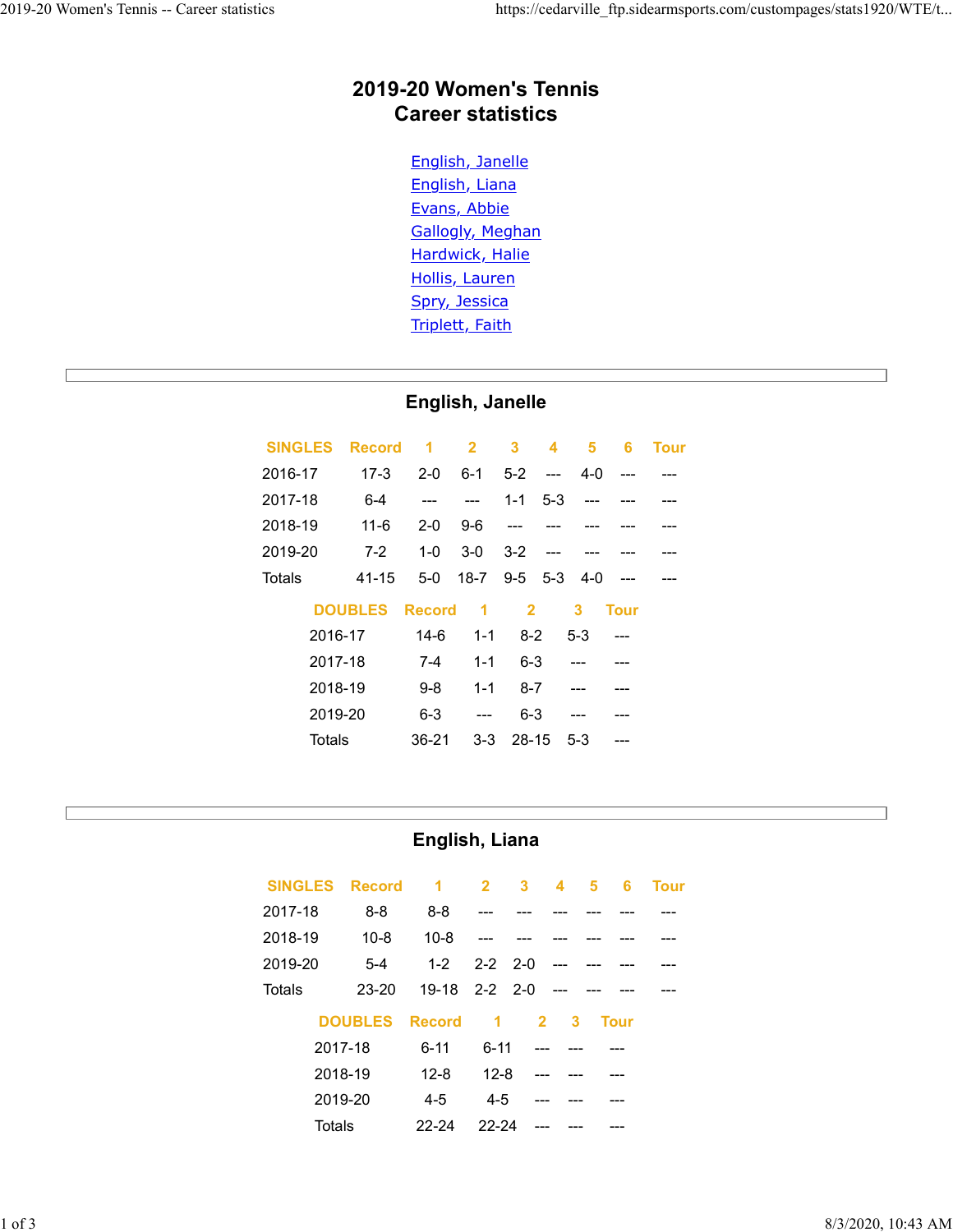## Evans, Abbie

| s              |                |                      |                |                      |                         |                              |                 |             | https://cedarville_ftp.sidearmsports.com/custompages/stats1920/WTE/t |
|----------------|----------------|----------------------|----------------|----------------------|-------------------------|------------------------------|-----------------|-------------|----------------------------------------------------------------------|
|                |                |                      |                |                      |                         |                              |                 |             |                                                                      |
|                |                |                      |                |                      |                         |                              |                 |             |                                                                      |
|                |                | Evans, Abbie         |                |                      |                         |                              |                 |             |                                                                      |
| <b>SINGLES</b> | <b>Record</b>  | $\blacktriangleleft$ | $\overline{2}$ | $\mathbf{3}$         |                         | $\overline{\mathbf{5}}$<br>4 | $6\phantom{1}6$ | <b>Tour</b> |                                                                      |
| 2019-20        | $4 - 5$        | $2 - 3$              | $0 - 2$        | $2 - 0$              |                         |                              |                 |             |                                                                      |
| <b>Totals</b>  | $4 - 5$        | $2 - 3$              |                | $0-2$ 2-0            |                         |                              |                 |             |                                                                      |
|                | <b>DOUBLES</b> | <b>Record</b>        |                | $\blacktriangleleft$ | $\overline{2}$          | $\mathbf{3}$                 | <b>Tour</b>     |             |                                                                      |
|                | 2019-20        | $4 - 5$              |                | $4 - 5$              | ---                     |                              |                 |             |                                                                      |
| <b>Totals</b>  |                | $4 - 5$              |                | $4 - 5$              |                         |                              |                 |             |                                                                      |
|                |                |                      |                |                      |                         |                              |                 |             |                                                                      |
|                |                |                      |                |                      |                         |                              |                 |             |                                                                      |
|                |                |                      |                |                      | <b>Gallogly, Meghan</b> |                              |                 |             |                                                                      |
| <b>SINGLES</b> | <b>Record</b>  | 1                    | $\overline{2}$ | 3                    | 4                       | $\overline{\mathbf{5}}$      | $6\phantom{1}6$ | <b>Tour</b> |                                                                      |
| 2017-18        | $1-0$          |                      |                |                      | ---                     | $1-0$                        | $\overline{a}$  |             |                                                                      |
| 2018-19        | $12 - 3$       |                      |                |                      | ---                     | $6-0$                        | $6 - 3$         | ---         |                                                                      |
| 2019-20        | $5-4$          |                      |                |                      |                         | $5-4$                        | $\overline{a}$  |             |                                                                      |
| <b>Totals</b>  | $18 - 7$       |                      |                |                      |                         | $12 - 4$                     | $6 - 3$         | ---         |                                                                      |
|                |                |                      |                |                      |                         |                              |                 |             |                                                                      |

## Gallogly, Meghan

| Evans, Abbie                                                                                                                                                         |  |
|----------------------------------------------------------------------------------------------------------------------------------------------------------------------|--|
| <b>SINGLES</b><br><b>Record</b><br>$\overline{\mathbf{2}}$<br>$\mathbf{3}$<br>$\overline{\mathbf{5}}$<br>$\blacktriangleleft$<br>4<br>$6\phantom{1}6$<br><b>Tour</b> |  |
| $4 - 5$<br>$0 - 2$<br>2019-20<br>$2 - 3$<br>$2 - 0$                                                                                                                  |  |
| <b>Totals</b><br>$4 - 5$<br>$2 - 3$<br>$0-2$ 2-0                                                                                                                     |  |
| <b>DOUBLES</b><br><b>Record</b><br>$\blacktriangleleft$<br>$\overline{2}$<br>3<br><b>Tour</b>                                                                        |  |
| 2019-20<br>$4 - 5$<br>$4 - 5$<br>---                                                                                                                                 |  |
| <b>Totals</b><br>$4 - 5$<br>$4 - 5$                                                                                                                                  |  |
|                                                                                                                                                                      |  |
|                                                                                                                                                                      |  |
| <b>Gallogly, Meghan</b>                                                                                                                                              |  |
| <b>SINGLES</b><br><b>Record</b><br>$\blacktriangleleft$<br>$\overline{2}$<br>5<br>$\mathbf{3}$<br>4<br>$6\phantom{a}$<br><b>Tour</b>                                 |  |
| 2017-18<br>$1-0$<br>$1-0$<br>---                                                                                                                                     |  |
| 2018-19<br>$12 - 3$<br>$6-0$<br>$6 - 3$<br>---                                                                                                                       |  |
| 2019-20<br>$5-4$<br>$5-4$<br>---<br>---                                                                                                                              |  |
| <b>Totals</b><br>$18 - 7$<br>$12 - 4$<br>$6 - 3$<br>---                                                                                                              |  |
| <b>DOUBLES</b><br><b>Record</b><br>$\overline{\mathbf{3}}$<br><b>Tour</b><br>$\overline{2}$<br>1                                                                     |  |
| 2017-18<br>$2 - 1$<br>$2 - 1$<br>---<br>---                                                                                                                          |  |
| 2018-19<br>$10 - 7$<br>$4-0$<br>$6 - 7$<br>$\overline{a}$                                                                                                            |  |
| 2019-20<br>$6 - 3$<br>$6 - 3$                                                                                                                                        |  |
| <b>Totals</b><br>$18 - 11$<br>$14 - 11$<br>$4 - 0$<br>$\overline{a}$                                                                                                 |  |
|                                                                                                                                                                      |  |
|                                                                                                                                                                      |  |
| Hardwick, Halie                                                                                                                                                      |  |
| <b>SINGLES</b><br><b>Record</b><br>$\overline{\mathbf{2}}$<br>$\mathbf{3}$<br><b>Tour</b><br>$\overline{1}$<br>$\overline{\bf 4}$<br>5<br>6                          |  |
| 2016-17<br>$7 - 12$<br>$1 - 3$<br>$2 - 0$<br>$4 - 9$                                                                                                                 |  |
| 2017-18<br>$5 - 12$<br>$1 - 2$<br>$4 - 10$<br>---                                                                                                                    |  |
| 2018-19<br>$8-6$<br>$3 - 1$<br>$5-5$<br>---<br>---<br>---                                                                                                            |  |
| 2019-20<br>$0-0$<br>---<br>---                                                                                                                                       |  |
| Totals<br>20-30<br>$2 - 0$<br>$5 - 11$<br>$5 - 13$<br>$3 - 1$<br>$5-5$<br>---                                                                                        |  |
| <b>DOUBLES Record</b><br>$\overline{2}$<br>$\overline{\mathbf{3}}$<br>$\blacksquare$ 1<br><b>Tour</b>                                                                |  |
|                                                                                                                                                                      |  |

## Hardwick, Halie

| <b>Totals</b>  | $18 - 7$       |                      |                         |                         |              | $12 - 4$             | $6 - 3$                  |             |  |                       |  |
|----------------|----------------|----------------------|-------------------------|-------------------------|--------------|----------------------|--------------------------|-------------|--|-----------------------|--|
|                | <b>DOUBLES</b> | <b>Record</b>        | $\blacktriangleleft$    | $\overline{\mathbf{2}}$ | $\mathbf{3}$ |                      | <b>Tour</b>              |             |  |                       |  |
|                | 2017-18        | $2 - 1$              | ---                     | $\overline{a}$          | $2 - 1$      |                      | ---                      |             |  |                       |  |
|                | 2018-19        | $10 - 7$             | $\overline{a}$          | $4 - 0$                 | $6 - 7$      |                      | ---                      |             |  |                       |  |
|                | 2019-20        | $6 - 3$              |                         | ---                     | $6 - 3$      |                      | ---                      |             |  |                       |  |
|                | <b>Totals</b>  | $18 - 11$            | $\overline{a}$          | $4 - 0$                 | $14 - 11$    |                      | ---                      |             |  |                       |  |
|                |                |                      |                         |                         |              |                      |                          |             |  |                       |  |
|                |                |                      |                         |                         |              |                      |                          |             |  |                       |  |
|                |                |                      |                         | Hardwick, Halie         |              |                      |                          |             |  |                       |  |
|                |                |                      |                         |                         |              |                      |                          |             |  |                       |  |
| <b>SINGLES</b> | <b>Record</b>  | $\blacktriangleleft$ | $\overline{\mathbf{2}}$ | $\overline{\mathbf{3}}$ | 4            | 5                    | $6\phantom{1}6$          | <b>Tour</b> |  |                       |  |
| 2016-17        | $7 - 12$       | $2 - 0$              | $4 - 9$                 | $1 - 3$                 |              |                      |                          |             |  |                       |  |
| 2017-18        | $5 - 12$       | $\qquad \qquad -$    | $1 - 2$                 | $4 - 10$                |              |                      |                          |             |  |                       |  |
| 2018-19        | $8-6$          | ---                  |                         | ---                     | $3 - 1$      | $5-5$                |                          |             |  |                       |  |
| 2019-20        | $0-0$          | ---                  |                         |                         |              |                      |                          |             |  |                       |  |
| Totals         | 20-30          | $2 - 0$              | $5 - 11$                | $5 - 13$                | $3 - 1$      | $5-5$                | $\overline{\phantom{a}}$ |             |  |                       |  |
|                | <b>DOUBLES</b> | <b>Record</b>        | $\blacktriangleleft$    | $\overline{2}$          |              | $\mathbf{3}$         | <b>Tour</b>              |             |  |                       |  |
|                | 2016-17        | $14-6$               | $1 - 2$                 | $9-3$                   |              | $4 - 1$              |                          |             |  |                       |  |
|                | 2017-18        | $6 - 12$             | $6 - 11$                | $0 - 1$                 |              | ---                  |                          |             |  |                       |  |
|                | 2018-19        | $11 - 8$             | $1-0$                   | $10 - 8$                |              | $\scriptstyle\cdots$ |                          |             |  |                       |  |
|                | 2019-20        | $6 - 2$              | $\overline{a}$          | ---                     |              | $6 - 2$              |                          |             |  |                       |  |
|                | <b>Totals</b>  | 37-28                | $8 - 13$                | 19-12                   |              | $10-3$               |                          |             |  |                       |  |
|                |                |                      |                         |                         |              |                      |                          |             |  |                       |  |
|                |                |                      |                         |                         |              |                      |                          |             |  |                       |  |
|                |                |                      |                         |                         |              |                      |                          |             |  | $8/3/2020$ , 10:43 AM |  |